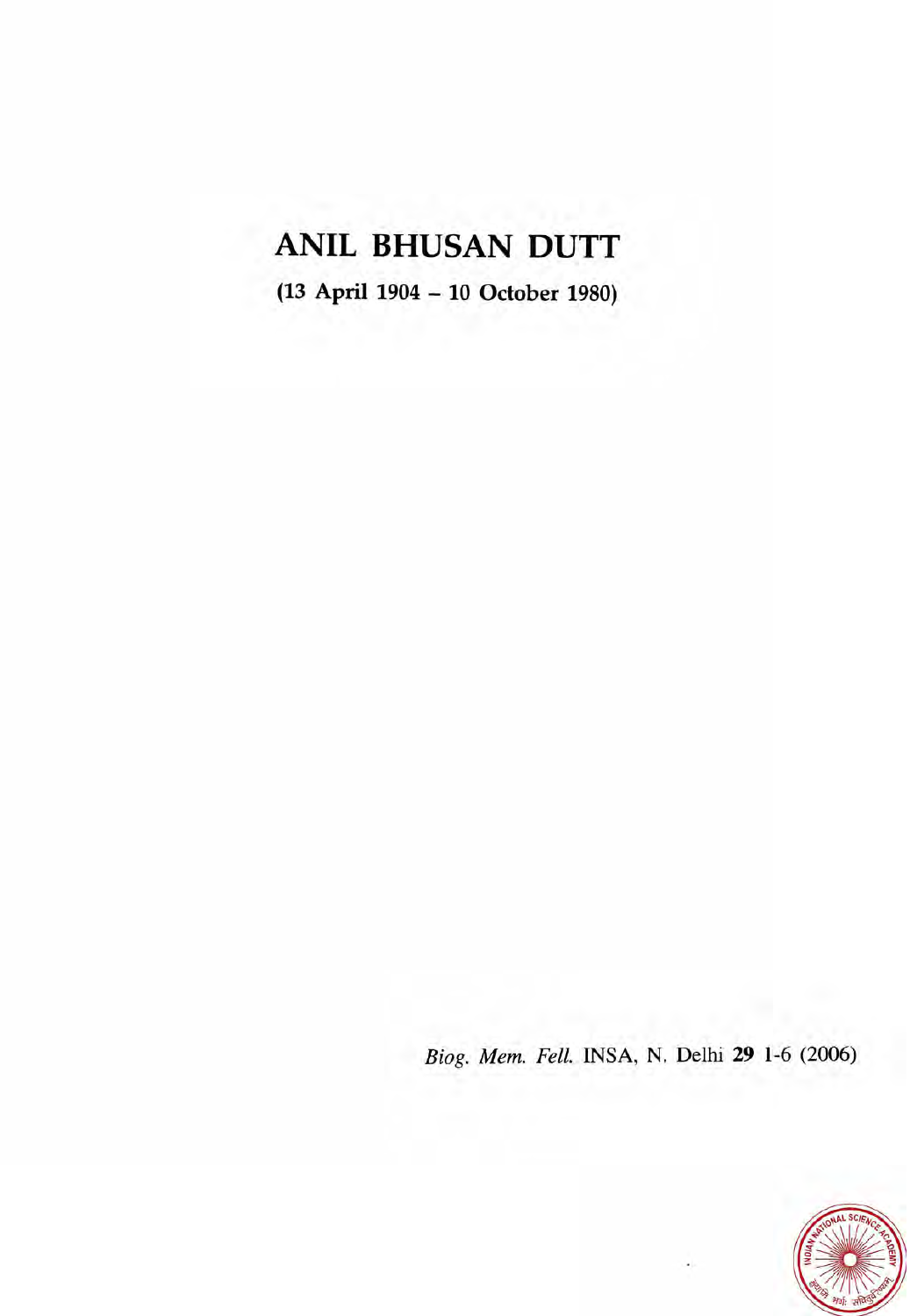

fruit B. Juli

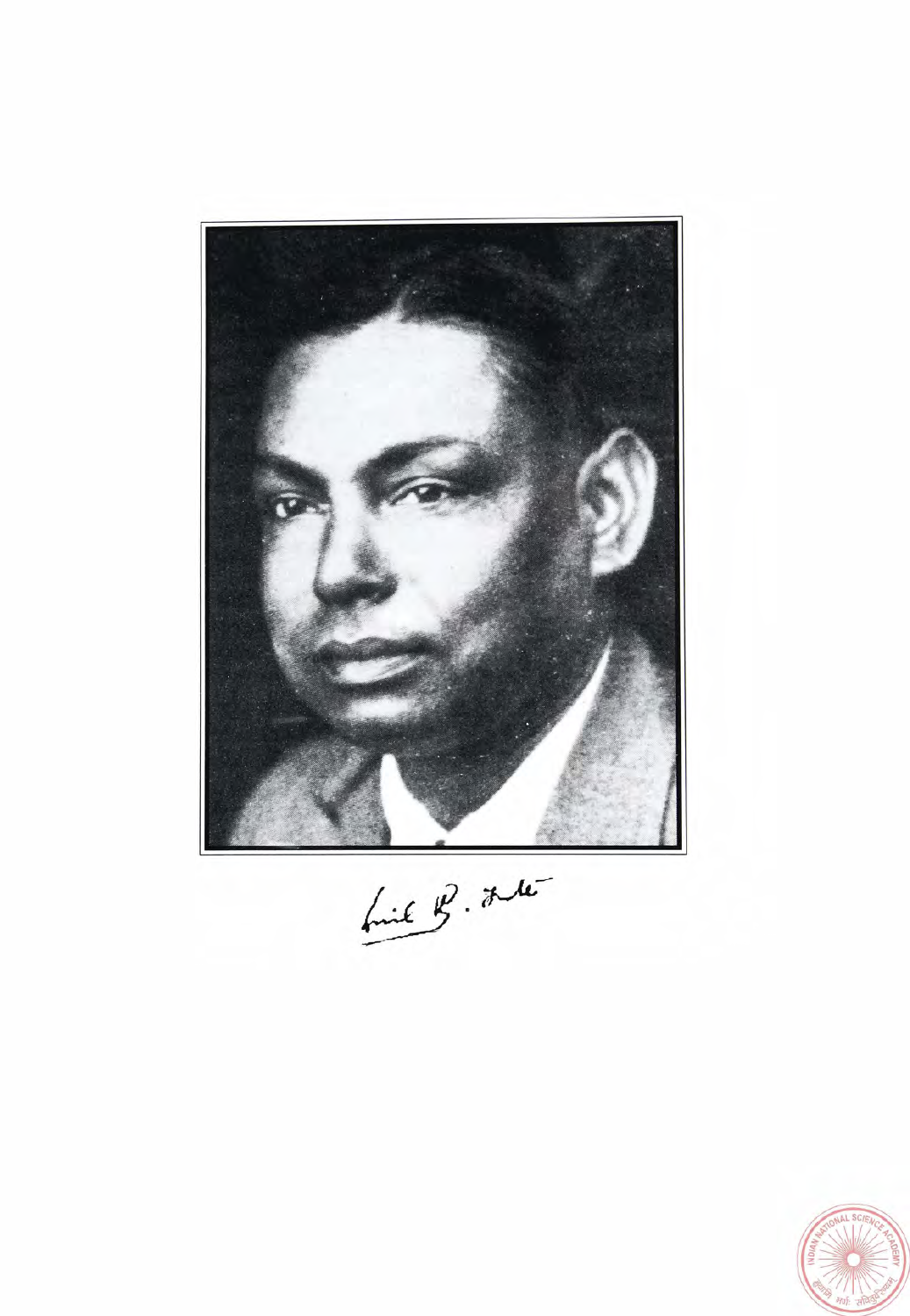## **ANIL BHUSAN DUTT (1904** - **1980)**

#### **Elected Fellow 1962**

ANIL BHUSAN DUTT was born on April 13, 1904 at his ancestral home in Meshabchak Village, near the well known pilgrimage place of Tarakeshwar in the Hooghly District of West Bengal (then the province of Bengal). His father Woomesh Chandra Dutt was employed with the East Indian Railways and Anil's early years were spent in his native village and in several places of eastern India where his father was posted from time to time in course of his official duties. Woomesh Chandra had five sons and three daughters, Anil being the youngest son.

### **SCHOOL AND UNIVERSITY EDUCATION**

Anil Bhusan received his early education at Sahebganj in Bihar and later at the Railway School at Asansol in Bengal from where he passed the Matriculation Examination of the Calcutta University in 1920, obtaining an aggregate of over 75% marks, with *letter marks* (>80%) in both Compulsory and Additional Mathematics and in Sanskrit. He then joined the Intermediate Science (I. Sc.) course at the Presidency College, Calcutta, and studied there till 1926. He lived in the celebrated Hindu Hostel during his College days. He obtained the B.Sc. (Honours) degree in Geology in 1924, securing the first rank and the M.Sc. degree in 1926, securing the second rank. Among his class-fellows were Dhirendra Kishore Charabarti who later joined the Geology faculty at the Benaras Hindu University and Austin Manindra Nath Ghosh who started the exploration wing at the Oil and Natural Gas Commission in 1956.

His teacher was Professor Hem Chandra Das Gupta, the first whole time Indian teacher in Geology at the Presidency College and who headed the Geology Departments of both the Presidency College and the University of Calcutta. His other teachers were Bhupendra Nath Moitra and Sarat La1 Biswas. In those days Officers from the Geological Survey of India regularly taught at the Presidency College and among his teachers were H Walker, H Crookshank, DN Wadia and GV Hobson.

#### **PROFESSIONAL CAREER**

In those days, there was very little job opportunity for an Indian geologist in the country. A few years after post-graduation he succeeded in getting an employment as a Museum Assistant at the Geological Survey of India and he joined the Survey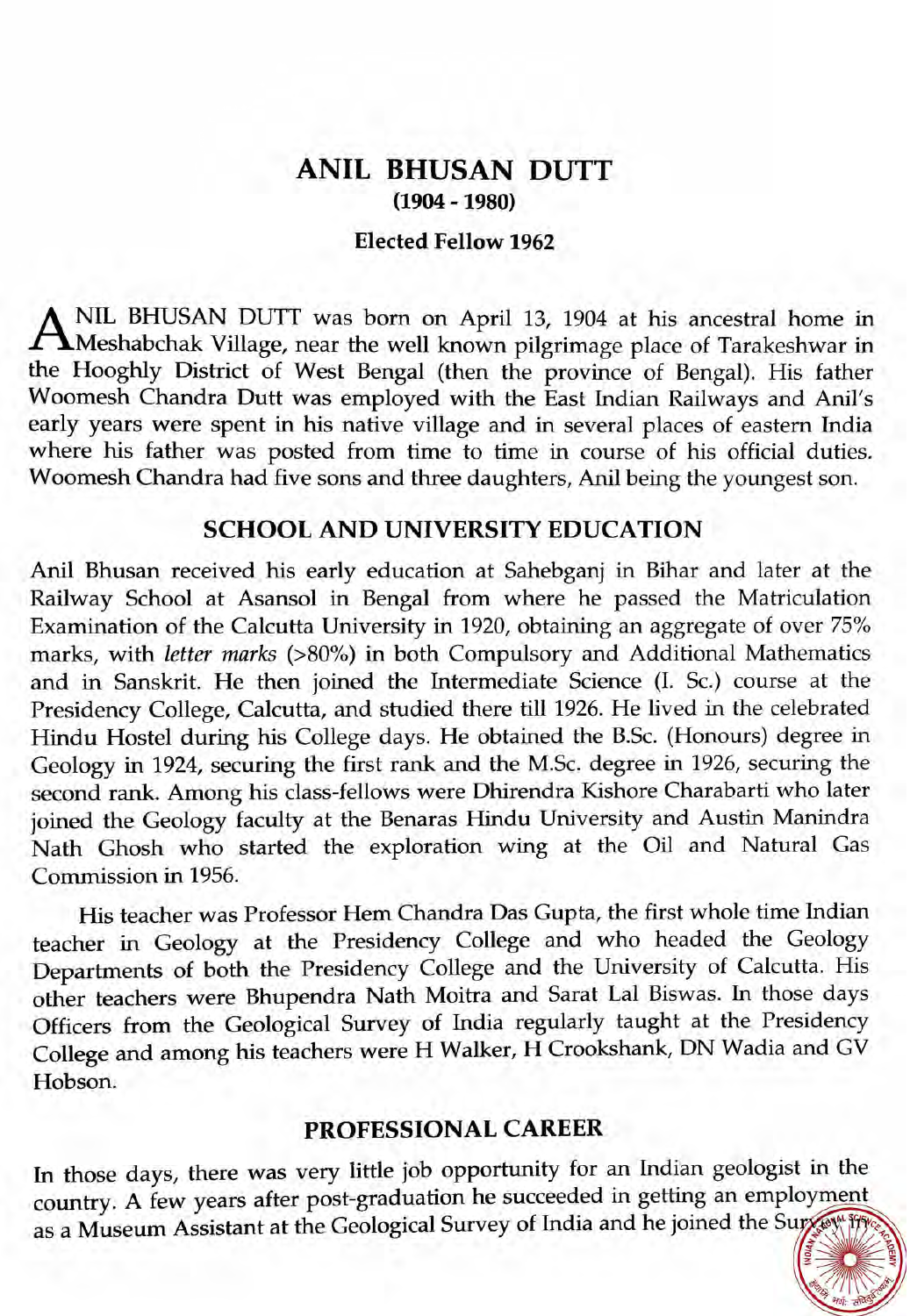#### *Biographical Memoirs*

1929. His first assignment in the GSI took him to the Precambrian belt of Singhbhum and Mayurbhanj, where he carried out geological mapping under the direction of JA Dunn. His associate was Abani Kurnar Dey, who later became a member of the Planning Commission. AB Dutt's name is recorded as one of those who prepared the well-known geological map of Eastern Singhbhum. He was promoted to the post of Assistant Geologist in 1936 and was attached to the Burma Party of the Geological Survey of India, under the leadership of ELG Clegg. He continued his assignment in Burma as a deputationist even after the separation of Burma in 1937. There he carried out geological mapping and mineral-investigations on gemstones, gold, iron ores, wolfram, coal and petroleum. He stayed on in Burma even after the Second World War started, but just before the fall of Rangoon he was sent back to India through the overland route. He entered India through Manipur towards the end of 1942, and came back to the headquarters of the Geological Survey of India at Calcutta.

From 1944, he started resurvey of the Bokaro Coalfield and this work continued till 1951. He remapped the entire basin and made a detailed study of its coal resources. The work was mainly on economic aspects with special reference to an accurate assessment of the reserves of different grades of coal. Bokaro Coalfield is characterised by several unusually thick coal seams. Inch-by-inch logs of the coal seams were prepared, the seams were correlated and the reserves were accurately calculated on the basis of surface observations and drilling. Many faults were identified and their effects on the coal seams were revealed. The petrography of dolerite and lamprophyre intrusives was studied.

His findings were published in a Memoir of the Geological Survey of India and the work earned him the D.Sc. Degree of the University of Calcutta. In the wake of the War, the Government had a strategic need of tungsten and while he was working in the Bokaro Coalfield he was also put in charge of the wolfram operation in the Chhendapathar area in the Bankura District of Bengal. He was also sent to Lucknow to carry out mineral-investigations in the Kumaun and Garhwal Himalayas. At the same time he also carried out a time-bound investigation on the possibilities of producing synthetic petroleum from coal from the Damodar Valley Coalfields as an alternative source of energy. It is unfortunate that most of his findings were buried in government files.

When India became independent, for rapid industrialization the country had to develop its mineral resources, and this became one of the main tasks of the Geological Survey of India. Dr Dutt devoted himself to the task of exploration and development of mineral resources. This resulted in the publication of a number of tracts on important metallic and non-metallic minerals, detailing their industrial uses<br>and resource positions. In 1953, he was promoted to the post of Superintending Geologist-In-Charge of the Hyderabad and Central Circles, and was transf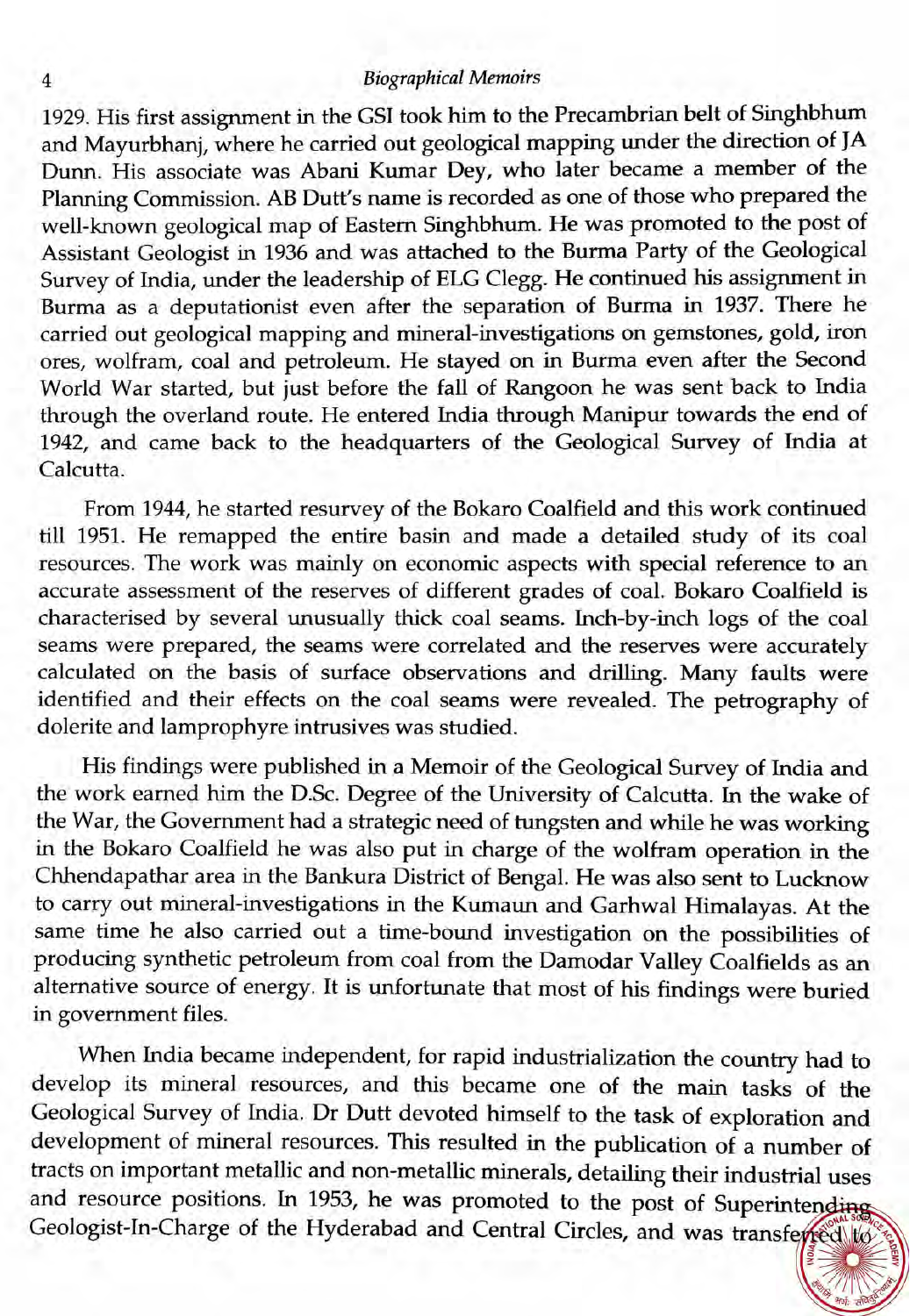the Hyderabad Office. From there, he carried out exploration of several minerals, including high grade limestone and coal in the then Central Province and the erstwhile Hyderabad State.

**In** 1956, he came back to Calcutta to take over the charge of the Eastern Circle and organised a number of activities including the systematic survey of the Precambrians of Assam and exploration for coal in the Garo Hills. To preserve the coal resources and avoid land subsidence it was necessary to abandon the old wasteful mining practices and adopt sand-stowing procedure in underground mining. For this purpose, he made an assessment of the stowing-sand resources in the Damodar and Ajoy river basins falling within the Raniganj and Jharia Coalfields. In 1958, he was promoted to the post of Deputy Director (Surveys). Dr Dutt, in his capacity as Deputy Director (Surveys), was instrumental in formulating the exploration programmes of the GSI during the Second Five Year Plan, which witnessed a spurt of exploration activity of the organization. He retired from the Survey in 1959 after a distinguished career. After retirement, Dr Dutt had a short tenure as the Director of Mining and Geology of the Government of Assam at Shillong; he organized and guided the new born department in its infancy. But he felt that he had to come back to Calcutta to pay more attention to his family, and soon he relinquished the assignment.

Dr Dutt served with distinction in various Governmental Committees, including the Committee on Assessment of Resources set up by the Coal Council of India, and the Mine Fire Committee set up by the Planning Commission. He was a Fellow of the Geological, Mining and Metallurgical Society of India and the Mining, Geological and Metallurgical Institute of India. During 1948-1949, he was a deputed teacher at the Presidency College, Calcutta. He was associated with the Academic Committees of a number of Indian universities.

## **PERSONAL LIFE**

Dr Dutt was married in 1934 to Arati Mitra who hailed from an aristocratic family in Calcutta that originally migrated from Barisal (now in Bangladesh). Their only son Amit Bhusan Dutt, born in 1943, became a distinguished geologist and rose to the position of Senior Deputy Director General of the Geological Survey of India. Though he had to spend long times in the field away from his family, Dr Dutt took his family obligations very seriously and was deeply attached to his family.

To his colleagues, he was a strict disciplinarian, at times gruff in manner, who demanded the highest standard from his fellow scientists and from the students whom he examined, but he was reputed to be scrupulously fair in his dealings with the colleagues and others with whom he came in contact. In 1971 he was afflicted